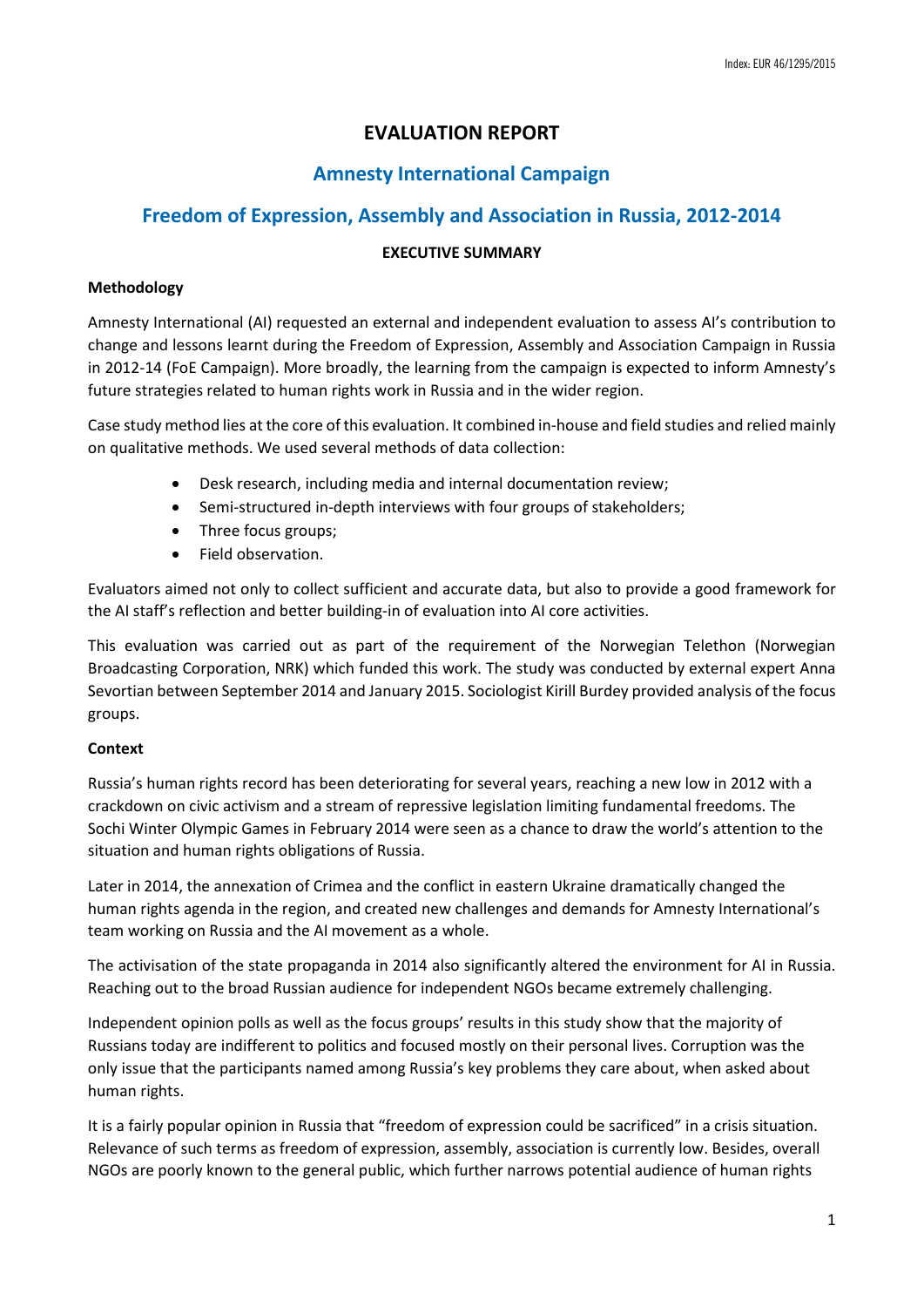campaigns. Over the timespan of the FoE campaign the environment for AI operation has worsened. Under these circumstances, most of the AI Russia work is reactive and difficult to plan.

### **Campaign overview**

Amnesty International's key objective was to generate international solidarity with rights-holders and human rights activists in Russia. AI was running the FoE campaign in Russia between 2012 and 2014. When discussing highs and lows of the campaign during this evaluation, the respondents identified its four highlights. These are Amnesty's work on the Pussy Riot case, Sochi Olympics, Bolotnaya case and the 2014 Week of Action.

The Week of Action in October 2014 was a peak performance moment of Moscow-based AI activists. Many respondents praised the creativity of street actions ideas. Altogether, ["Flowers for Anna Politkovskaya"](https://www.amnesty.org/en/articles/news/2014/10/flowers-anna-russia-s-offensive-media-and-truth/) street action in Moscow on 7 October 2014 resonated best both with the focus groups' participants and the interviewees.

# **Key findings**

#### *Campaign outcomes*

- The chosen framework of freedom of expression, assembly and association for the 2012-14 Russia campaign is inclusive, flexible and allows further development in AI's work. So far its relevance increases, with a few problematic areas gaining prominence in Russia: internet and media freedom, hate speech, hate crimes, religious freedom. AI might consider engaging on these in the future.
- Largely, the major outcome of the Freedom of Expression campaign in Russia is a greater cooperation and coordination of Amnesty International with the Russian human rights community. In a time of intimidation and pressure on this community, it is a valuable contribution.
- Creative campaigning and broad international profile is what makes Amnesty International unique for its Russian audience. During the FoE campaign, AI's campaigning in Russia became more expertly organised. Building up a group of volunteers to support campaigning in Russia is one of the achievements.
- By the end of the campaign, Amnesty International enjoyed a more active and creative image within its local constituency. However, this closest circle is rather small (mostly human rights, civil society groups).
- Predictably, outside of the "solidarity agenda" the overall impact of the AI work on Russia in terms of driving change in the human rights condition is low, visible only on the margins – and best of all in AI's work on individual cases and urgent appeals.
- Focus groups showed that the wider audience barely knows of AI activities on Russia, which under the circumstances is not surprising. Though participants easily "deciphered" ideas and messages of the AI Russia street actions, their emotional reactions varied, including negativity or distrust, which is a reflection of their attitude to human rights work more generally.
- The campaign and lately the 2014 Week of Action in Russia as its climax reached the international community and regained its awareness of the human rights situation in Russia. It did so more for the international than for the Russian audience.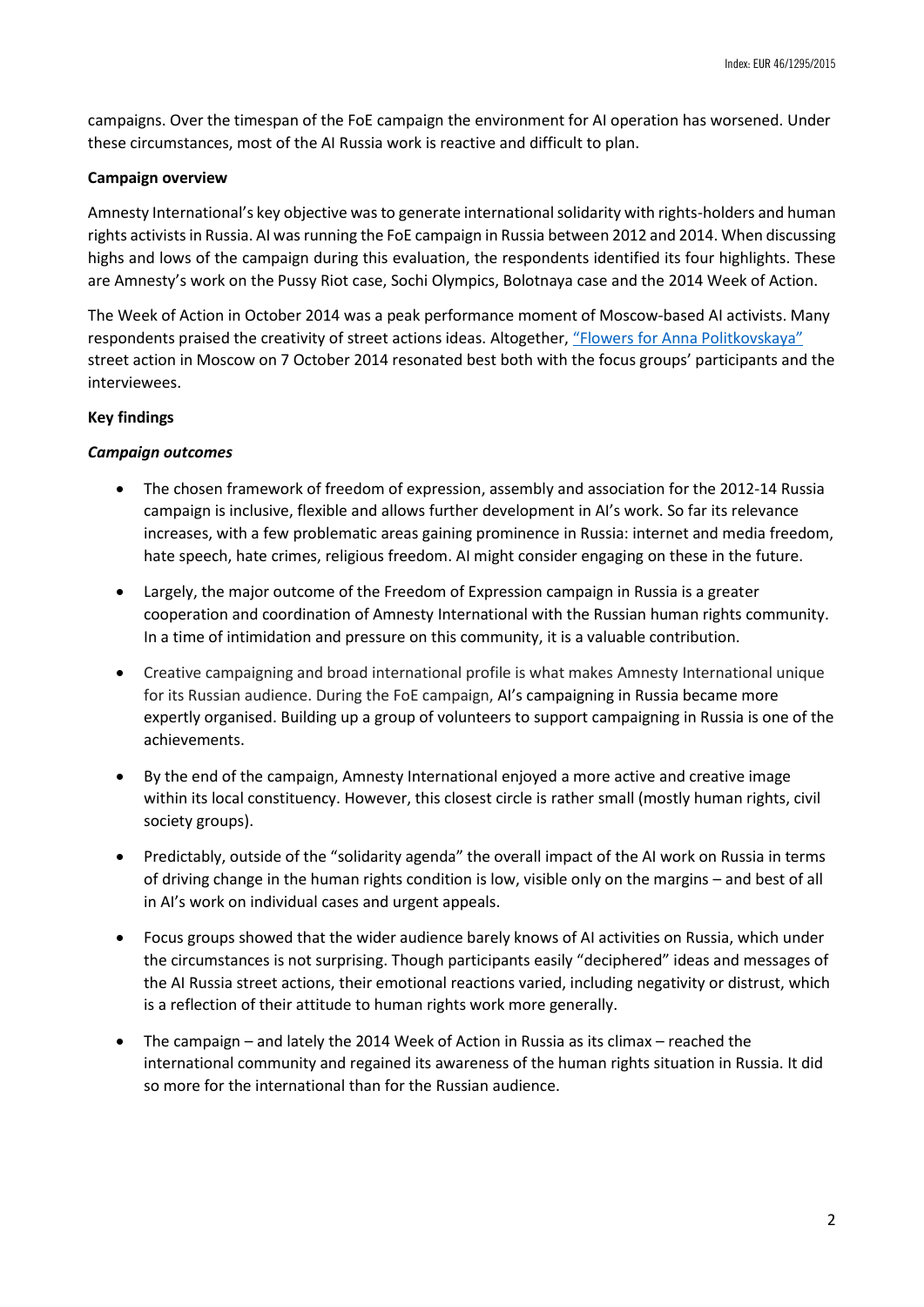### *Solidarity messaging*

- There is a growing willingness and recognition among the AI family to continue working on and with the civil society leaders in Russia. There is also an ambition to reach out to mainstream public opinion.
- Solidarity with the Russian civil society is an important and timely message to send. A nonpatronising approach towards the Russian civil activists was appreciated by many respondents inside and outside of the Russian human rights community.
- However, for any audience outside of existing supporters and Russia expert circles, the solidarity message needs to be simplified and adapted. AI Sections particularly stressed the need for simplification and better follow-up on cases and Russia material.
- Since a lot of AI Russia activity is organically moving online, the visual side of campaigns grows more important. Visual merits should be considered when picking up stories and materials.

#### *Internal processes*

- Comments on internal processes were most numerous in terms of AI staff's feedback received during this evaluation. Internal communications came up as a field in which Amnesty can see improvement – both at the AI Moscow office, and the AI team working on Russia as a whole.
- Staffing is deeply problematic issue for those involved in the AI Russia work. The workload for the staff members both in London and Moscow has been very high during the FoE campaign, and shows no tendency to decrease. Adding extra capacity in human resources – administrative or substantive - would be beneficial.
- Bi-lateral visits between the Moscow office and individual sections are in demand they help sections to understand the situation in Russia and better engage local constituencies, better send a solidarity message across.

# *Contributing to Change*

- Focus groups' results provided enough substance for validating the "change on the margins" concept, which was formulated for restrictive environments and based on AI theory of change. It states that setting up the connection between the current state of freedom of expression, assembly, association and problems relevant to people will help to bring better understanding of the rights' values, to mobilise and organise for future change.
- According to the interviewees, the role of AI in Russia today is in (a) uncovering human rights violations and shouting about the "wrongs"; (b) reframing of the public discourse using the language of universal values; (c) highlighting cases that reflect systemic patterns/deficiencies and generating pressure on the authorities, (d) generating pressure on international actors to urge them to act – when relevant.

### *Recommendations*

#### *AI Work in Russia*

 It is crucial to continue the AI street actions in Russia, without compromising the quality of creative content; to build in a stronger membership subscription element and keep up the volunteer engagement.